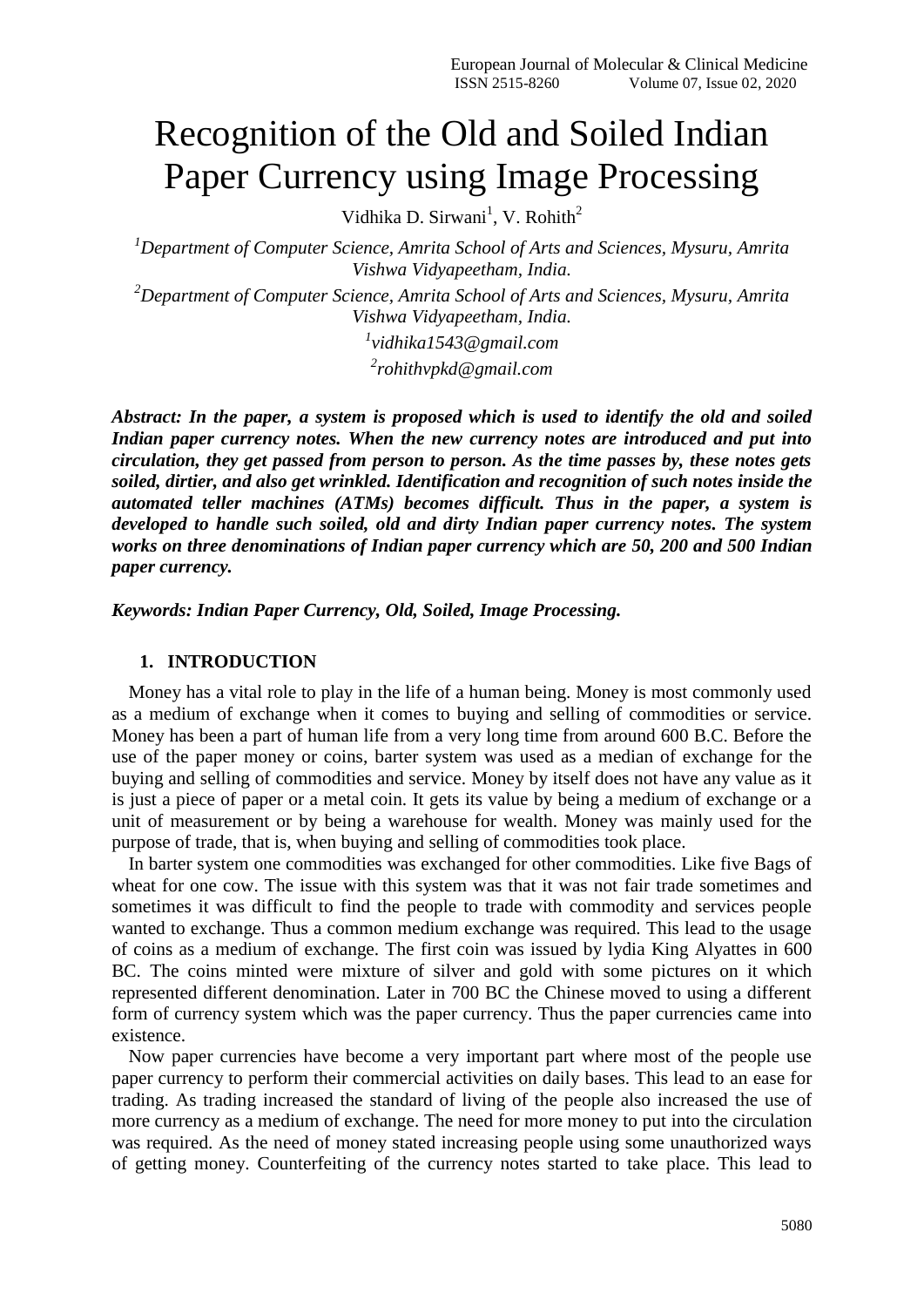adding many features and characteristics introduced into the paper currency which help to distinguish the original currency and the fake currency.

As the world is stepping into a new and advanced world, many different methods and ways of using the money has also changed. Now using machines for the purpose of money transactions have come into the picture. Humans are more dependent on machines rather than the human force. Vending machine are the future trading machines which are automatic machines used for buying commodities. Most common commodities are beverage, cigarette packs, snack, soft drinks and many more. ATM's (Automatic Teller Machines), CDM's (Cash Deposit Machines) are used for the withdrawal and depositing of money. These machines use the systems to identify the currency notes and determine if the note is fake or real. But there is a drawback in these systems. These system do not work well when it comes to dealing with the old, wrinkled or damaged paper currency.

As mentioned earlier, the paper currency is the most widely used medium of exchange. They travel from person to person and from one hand to another. As paper currency travels a lot, they tend to get dirtier, wrinkled and old with the passage of time. When such notes are put into the ATM's, CDM's or vending machines, the system do not work more efficiently in identifying them. So there is a need to develop system where such old, dirty and wrinkled notes can be identified.

#### **2. LITERATURE SURVEY**

Many system have been developed by different researchers for identifying the Indian Paper Currencies, but during the literature survey conventional methodologies failed in identifying old, soiled and wrinkled currency notes. The systems worked well with the good quality of paper currency but did not work so well when it comes to identifying the old, soiled and wrinkled paper currencies. Many different method and techniques are used to identify the Indian paper currency. In the paper by Narayanan L et.al says, the currencies were identified based on their colors. The notes were identified as old currencies which were used before the demonetization and new currencies which were used after the demonetization [18]. Template matching was used for comparing the features of the currency which is the input with the currencies inside the database. Using the threshold currencies were identified as fake or original. These are many different security features of the paper currencies that distinguished are currency form other currency. In the paper by Singh M et.al says, such features are detected and are used to identify the currency [1]. Here two main features were considered which are the security thread and the latent image. As these two features have a very complicated design and these features are very difficult to replicate.

In the paper by Aggarwal H et.al says, localization method is first used to extract the currency [11]. Using scan line algorithm the edges of the notes are identified and the image of the note is cropped. Then the notes are identified based on the color matching. RGB color model is used to detect different countries. In the paper by Mirza R.says, the system used Sobel operations for the edge detection [19]. The foreground objects are separated form the background objects, feature extraction is performed then. The extracted features are compared to predict the output ie currencies are real or fake.

In the paper by K W et.al says, the proposed system worked on the Egyptian currency [7]. The texture and shape feature of the currency. GLCM matrix is used for texture feature extraction. For the shape feature extraction the image converted to binary image and labelled using 8-connectivity components. Properties of the labelled region is calculated mean value is calculated. Euclidean distance is calculated and compared to determine the currency is real or fake. In the paper by Zhang Q et.al says, K-means algorithm for feature extraction. The features are clustered and the currency is recognized using the SVM algorithm the images are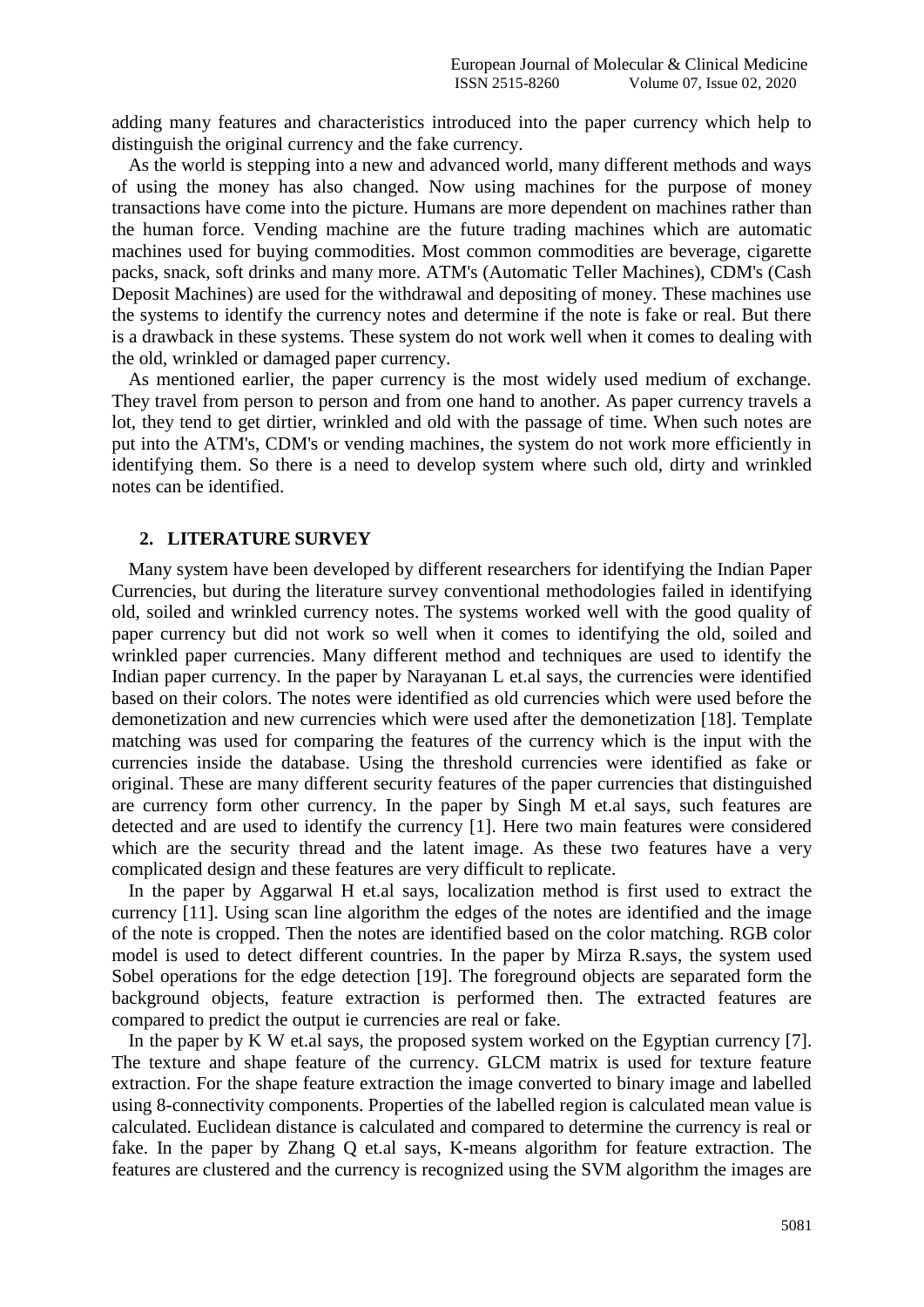classified to predict the currency is real or fake [5]. The system showed 97% of accuracy. In the paper by Hassanpour H et.al says that CNN (Convolution Neutral Networks) is used to recognize to currency is real or fake. CNN along with VGG Net is used to train the dataset. The proposed architecture provided a low error rate and also provided accurate results. A combined method of local and global thresholding aged historical document of agreement copy is detailed in Bipin et. Al [20]. Bipin et. Al also proposes enhanced approach of offline handwritten characters [21]. Bipin et. Al proposes reviewing folding mark using vertical line removal method [22].

#### **3. DESIGN FLOW OF THE PROPOSED SYSTEM**

The proposed system involves seven steps to develop the system. They are: Image Acquisition, Grayscale Conversion, Binarization, Image Segmentation, Feature Extraction, Comparison and the Output. Figure 1 represents the systematic flow of the proposed system which help in achieving the objective of the paper.

# **4. IMPLEMENTATION OF THE PROPOSED SYSTEM**

The proposed system was built using the MATLAB software 2018 version. The proposed methodology helps in identifying the old and dirtier notes. The proposed system works on Rs.50, Rs.200 and Rs.500 Indian paper currency notes which were issued by the government of India after the demonetization. The first step of the proposed methodology was the image acquisition. The images which were taken by a camera or scanner are acquired into the system. The image are usually in RGB form.

The RGB image has 3 channels which are Red (R), Green (G) and Blue (B). The next step was converting the RGB image into a Grayscale image. This conversion was done because a grayscale image is easier to process as they have different intensities of gray. The next step is to convert the grayscale image to a binary image. This was done by using the 'imbinary ()' function. This step is called binarization. The function converted the whole image into a binary image where the image had only 2 values i.e. 0 or 1 which represents black or white. At this point a threshold was set. Now all the connected components that had fewer pixel than the threshold were eliminated from the binary image. Another binary image was obtained with all the remaining components excluding the less connected components eliminated.

Image segmentation was performed next. The segmentation process was done based on the region of the components. Here the components which were close to each other need to be considered as one segment. Firstly the properties of the image regions is measured. Then the number of pixels around were taken into consideration. If the region pixels were of same intensity it goes to the next pixel and if it was not the same intensity then boundary of the bounding box was identified.

Thus the boundaries of the regions on the four sides was identified and a bounding box was plotted around the region which was identified. Performing segmentation gave the numbers of the denomination part as different images. The denomination part of the currency has to be identified as a single unit. Thus to achieve this morphological close operation was performed. The regions which were nearer to each other would have less gap between them. A threshold value was considered. If the regions have a gap less than the threshold value, the gap would be filled thus connecting the components. By performing this the denomination part was obtained as a single region.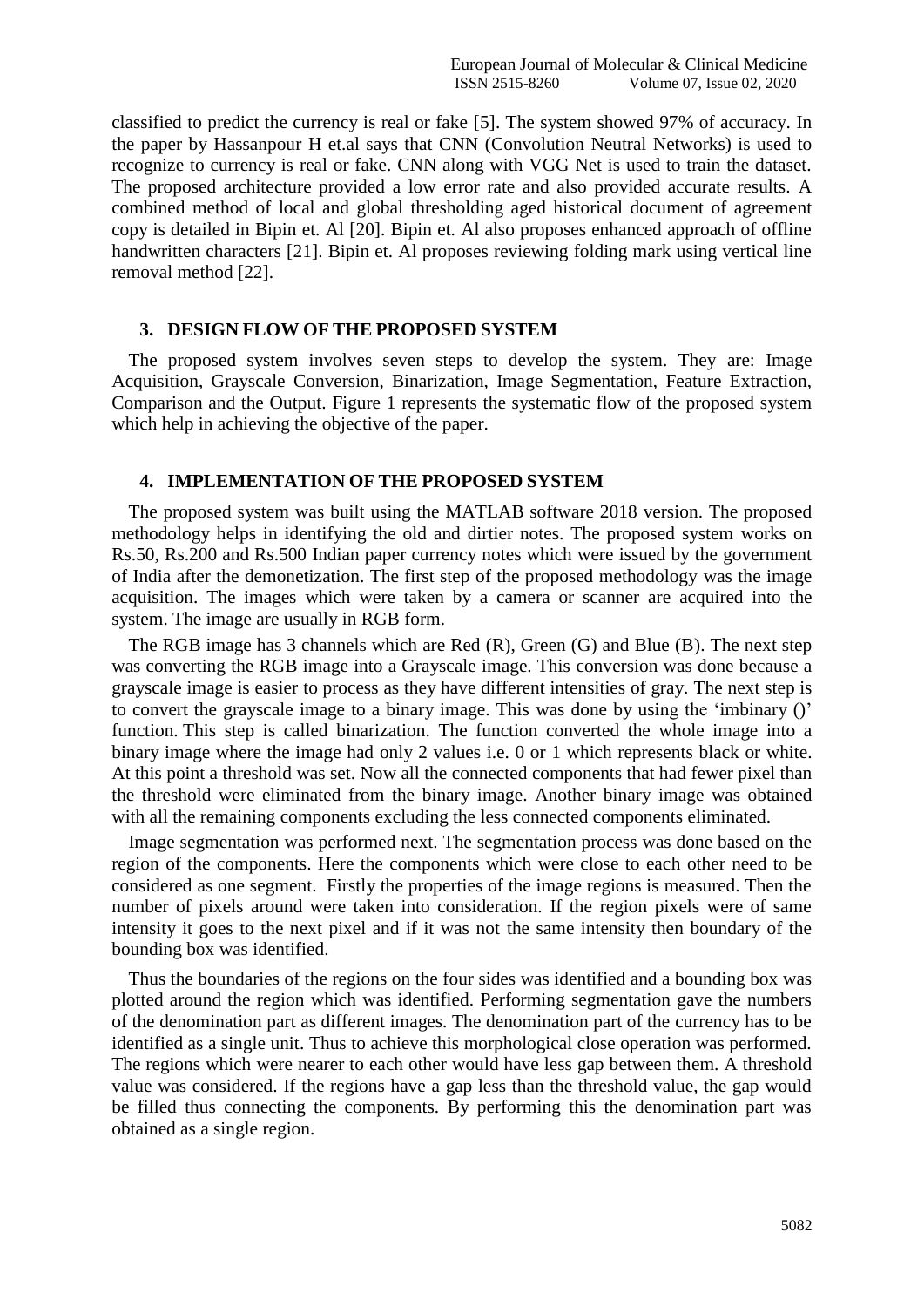

Figure 1 Systematic Flow of the Proposed System

Now the regions which were identified by the bounding boxed are called the features of the currency. These features need to be extracted. This was done based on the bounding boxes which were plotted during the segmentation process. The segmented image was scanned from top to bottom and from left to right. When a boundary of the bounding box was encountered then the corners of the boundary box were obtained. The four corners were to be obtained which were the top left, bottom left, top right, bottom right. All the pixels within these four corner were taken. The compliment of those pixels were taken and projected as another image.

It was observed that the denomination part of the currency was well segmented and also extracted successfully. The next step was taking the denomination part and identifying the part to predict which currency the input image belonged to.

# **5. RESULTS**

- **1. Image Acquisition:** the image was acquired into the system. Figure 2 shows the image of the old and soiled 200 Indian Paper Currency note is acquired.
- **2. Grayscale Conversion:** the RGB image was converted to a grayscale image. Figure 3 shows the grayscale conversion.
- **3. Binarization:** the grayscale image was converted to the binary image. Figure 4 shows the results obtained by binarization.
- **4. Image Segmentation:** the binary image was filtered and the objects within the paper currency were identified. A bounding box was plotted around them. Figure 5 shows the image segmentation.
- **5. Feature extraction:** the features which were identified during the segmentation are extracted. Figure 6, figure 7 and figure 8 shows some of the features which are extracted after the segmentation. Figure 9 shows the denomination part extracted as a single unit after performing the morphological close operation.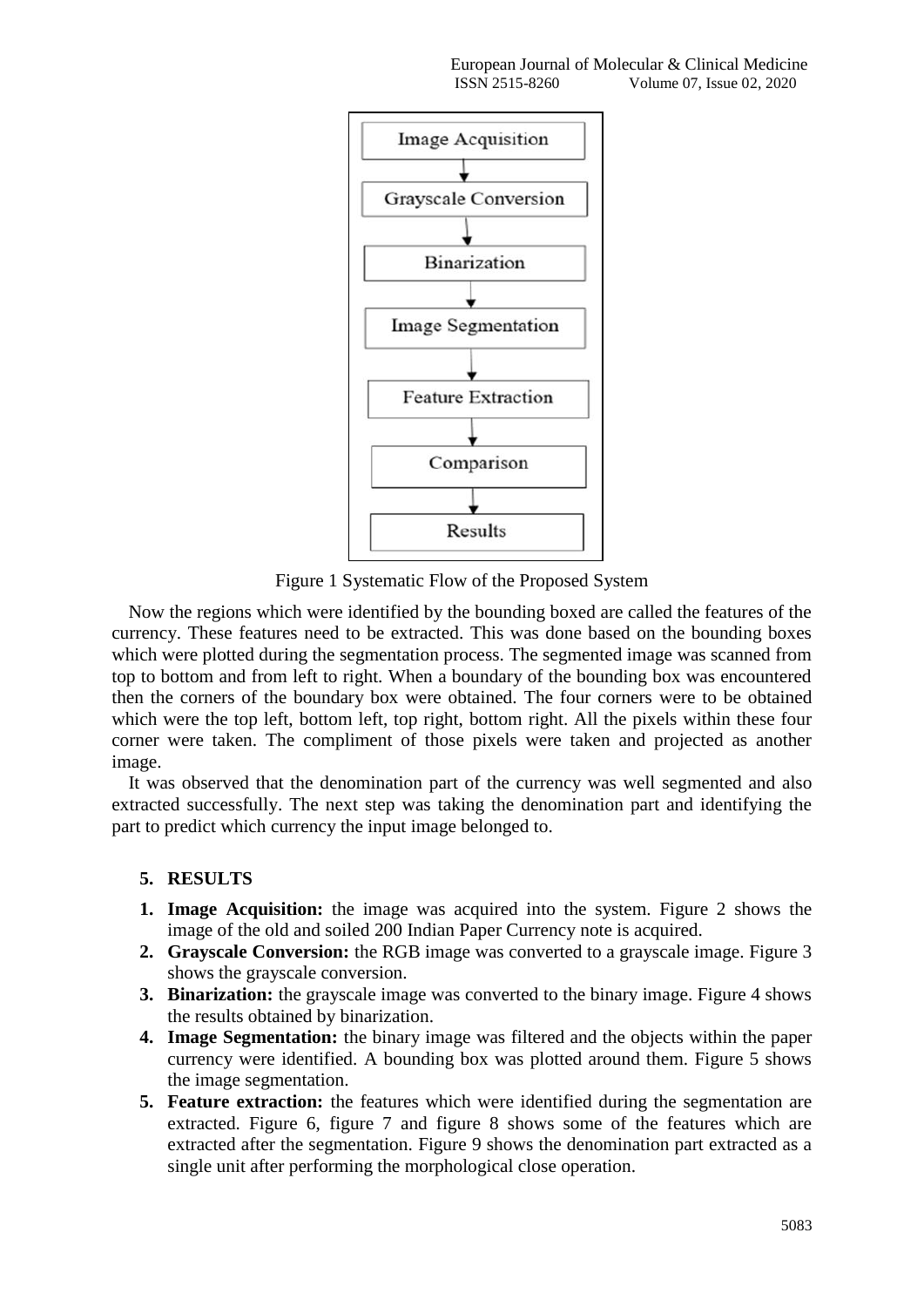

Figure 2 Image Acquisition



Figure 3 Grayscale Conversion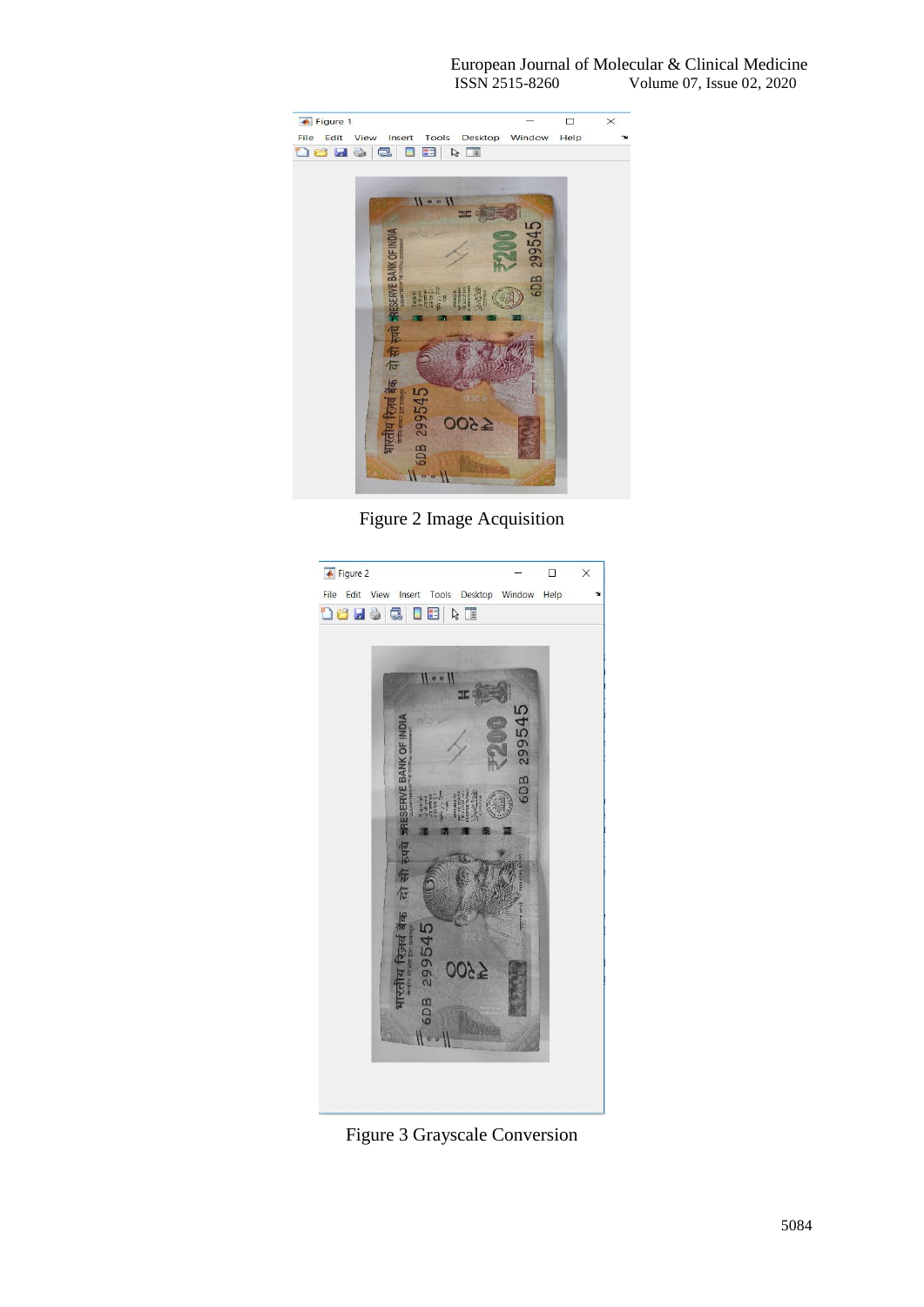

Figure 4 Binarization



Figure 5 Image Segmentation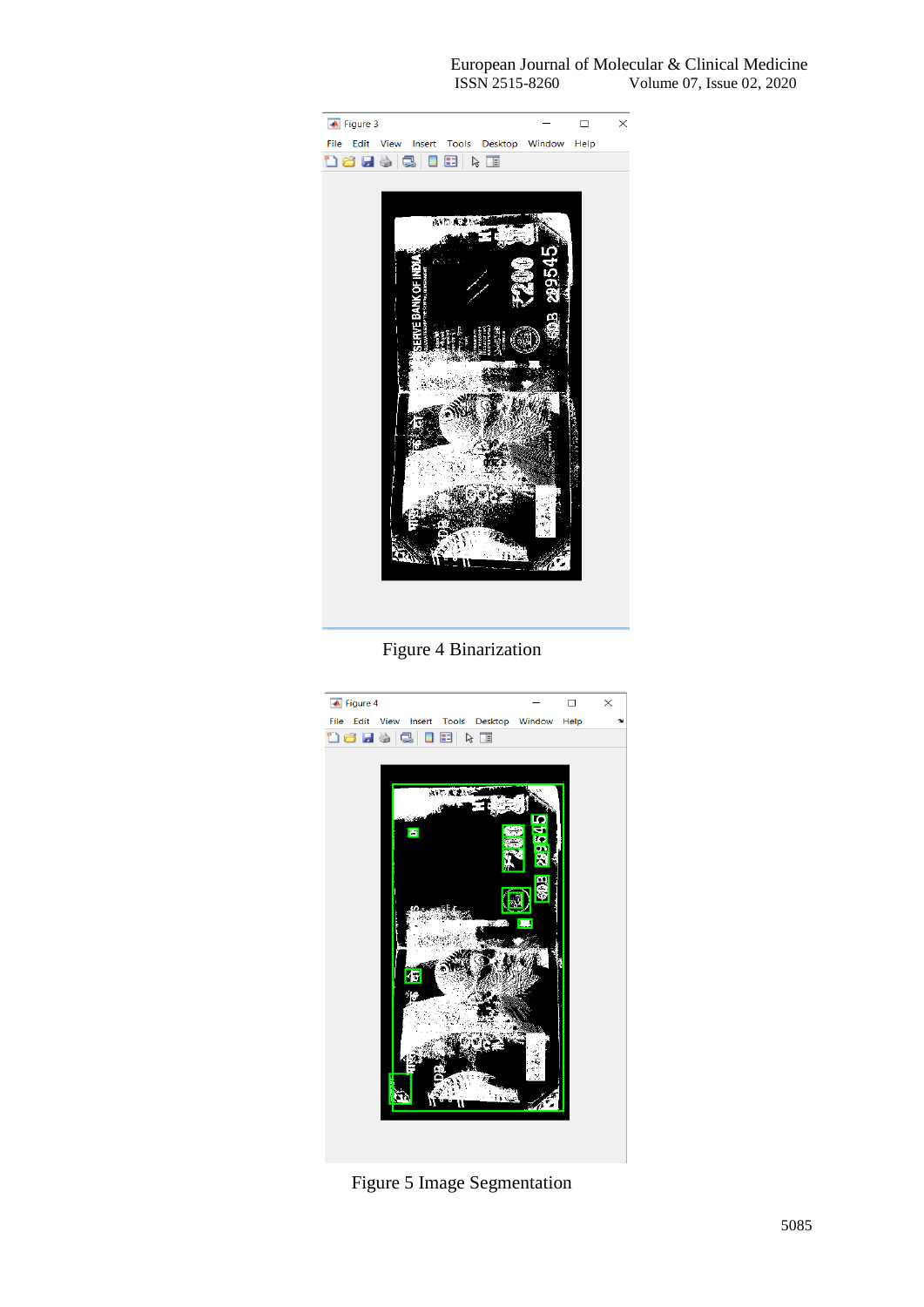

Figure 6: Segmented Currency Extracted



Figure 7 Intaglio Printing of RBI Seal Extracted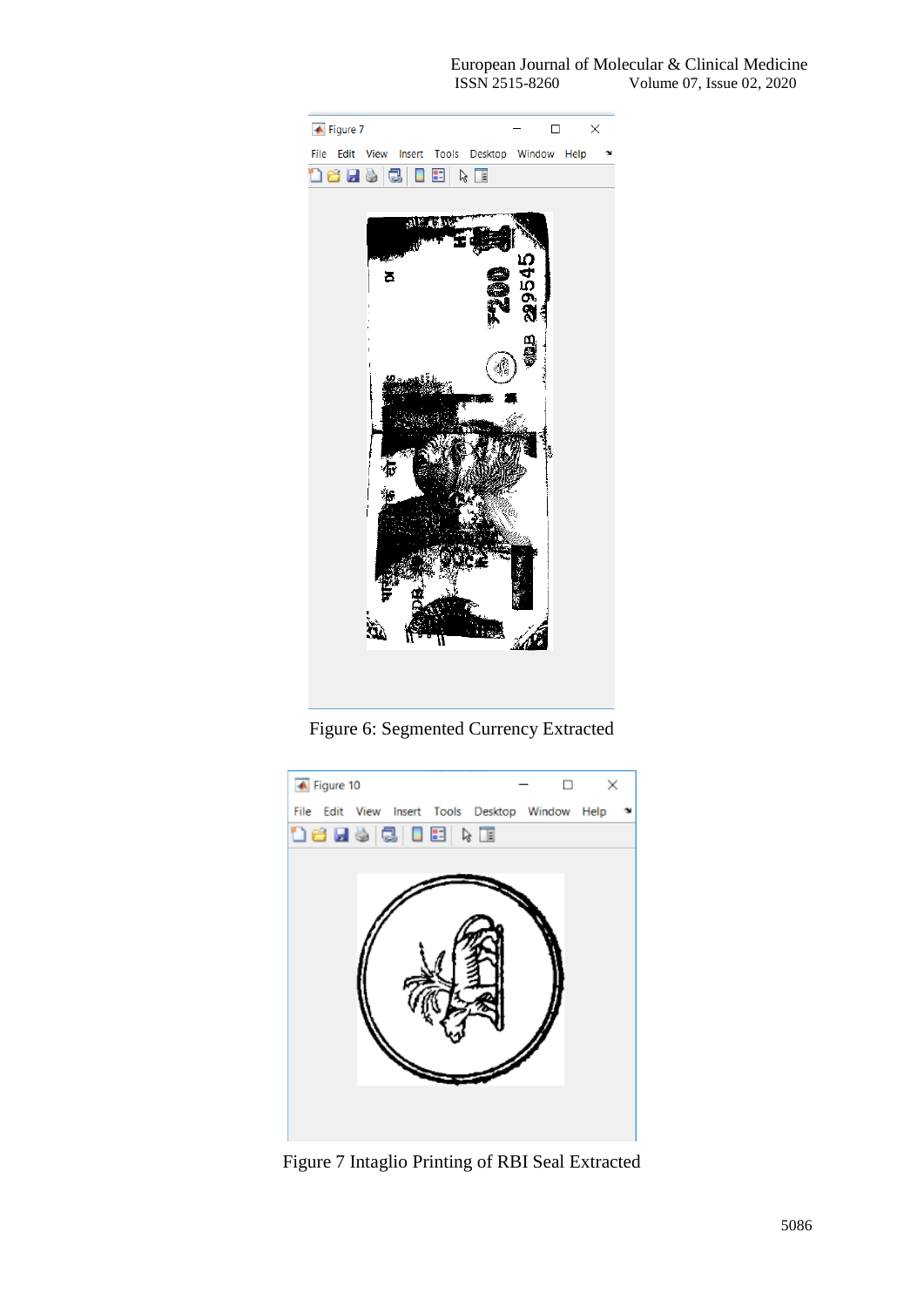

Figure 8 Denomination Part Extracted before Performing the Morphological Operation



Figure 9 Denomination Part Extracted after Performing the Morphological Operation

While performing the experiment no prepossessing methods or techniques were used in the process. It was observed that when no preprocessing operation was performed, the note part of the image could not be segmented easily i.e. only the note was able to be segmented removing the background of the whole image. This might have happened because when the prepossessing operation was performed, it smoothens out of image. When the image smoothens out then it merges with the background as their intensities are averaged.

## **6. CONCLUSION**

In the paper, recognition of the old and soiled Indian paper currency detection system, a system has been developed to identify the Indian paper currency notes. The system mainly aims for working with the currency notes which became old and soiled with the passage of time and usage. It works for the denominations of 50, 200 and 500 Indian Currency notes. It was observed that the system provided accurate results in identifying the denomination part of the currency. The main advantage of the proposed system was that the system is very simple and also provides accurate results.

## **7. REFERENCES**

[1] Singh, M., Ozarde, P., & Abhiram, K. (2018). Image Processing Based Detection of Counterfeit Indian Bank Notes. *2018 9th International Conference on Computing, Communication and Networking Technologies, ICCCNT 2018*, 1–5. https://doi.org/10.1109/ICCCNT.2018.8493763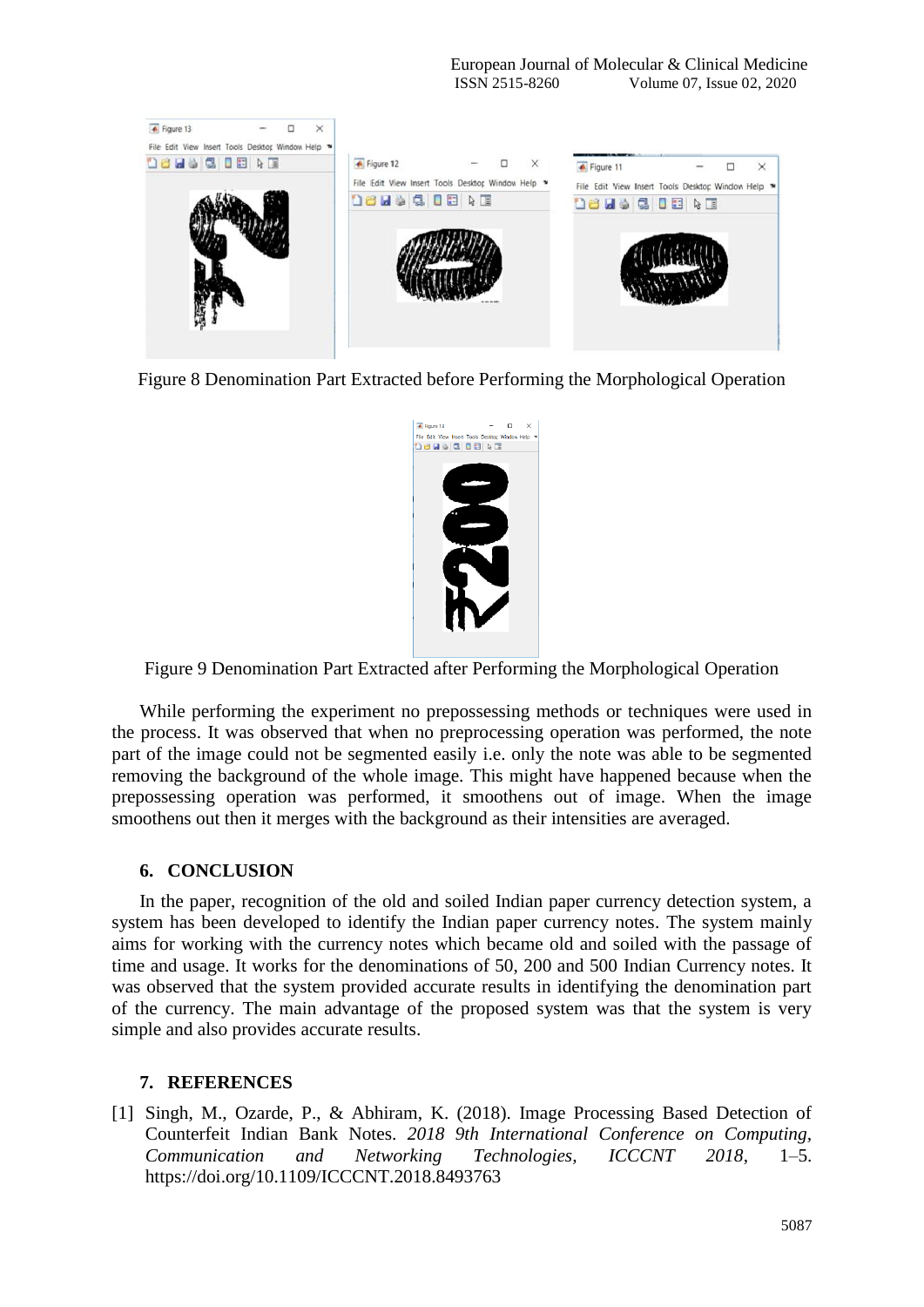- [2] Sai Prasanthi, B., & Setty, D. R. (2015). Indian Paper Currency Authentication System using Image processing. *International Journal of Scientific Research Engineering & Technology*, *4*(9), 2278–2882. www.ijsret.org
- [3] Deepak, M.P., & Prajwala, N. B. (2018). Identification of Fake Notes and Denomination Recognition. *Proceedings of the 2018 IEEE International Conference on Communication and Signal Processing, ICCSP 2018*, 238–243. https://doi.org/10.1109/ICCSP.2018.8524275
- [4] Hassanpour, H., Yaseri, A., & Ardeshiri, G. (2007). Feature extraction for paper currency recognition. *2007 9th International Symposium on Signal Processing and Its Applications, ISSPA 2007, Proceedings*, 8–11. https://doi.org/10.1109/ISSPA.2007.4555366
- [5] Zhang, Q., & Yan, W. Q. (2019). Currency Detection and Recognition Based on Deep Learning. *Proceedings of AVSS 2018 - 2018 15th IEEE International Conference on Advanced Video and Signal-Based Surveillance*, 1–6. https://doi.org/10.1109/AVSS.2018.8639124
- [6] Sharma, B., Kaur, A., & Vipan, V. (2012). Recognition of Indian Paper Currency based on LBP. *International Journal of Computer Applications*, *59*(1), 24–27. https://doi.org/10.5120/9514-3913
- [7] K.,W. (2016). Fake Egyptian Currency Detection System using Texture and Shape Characteristics. *International Journal of Computer Applications*, *143*(2), 31–36. https://doi.org/10.5120/ijca2016910024
- [8] Agasti, T., Burand, G., Wade, P., & Chitra, P. (2017). Fake currency detection using image processing. *IOP Conference Series: Materials Science and Engineering*, *263*(5), 865–868. https://doi.org/10.1088/1757-899X/263/5/052047
- [9] Belongie, S., Carson, C., Greenspan, H., & Malik, J. (1998). Color- and texture-based image segmentation using EM and its application to content-based image retrieval. *Proceedings of the IEEE International Conference on Computer Vision*, 675–682. https://doi.org/10.1109/iccv.1998.710790
- [10]Navya Krishna, G., Sai Pooja, G., Naga Sri Ram, B., Yamini Radha, V., & Rajarajeswari, P. (2019). Recognition of fake currency note using convolutional neural networks. *International Journal of Innovative Technology and Exploring Engineering*, *8*(5), 58–63.
- [11]Aggarwal, H., & Kumar, P. (n.d.). Indian Currency Note Denomination Recognition in Color Images. *International Journal on Advanced Computer Engineering and Communication Technology*, *1*(1), 12–18.
- [12]Darade, S.R., & Gidveer, G.R. (2017). Automatic recognition of fake Indian currency note. *International Conference on Electrical Power and Energy Systems, ICEPES 2016*, 290–294. https://doi.org/10.1109/ICEPES.2016.7915945
- [13]Suman, P., & Sachin, M. (2018). A Study of Different Counterfeit Note. *International Journal of Advanced Research in Electrical, Electronics and Instrumentation Engineering (IJAREEIE)*, *7*(5), 2769–2772.
- [14]Sarfraz, M. (2015). An Intelligent Paper Currency Recognition System. *Procedia Computer Science*, *65*(Iccmit), 538–545. https://doi.org/10.1016/j.procs.2015.09.128
- [15] Thakur, M., & Kaur, A. (2014). Various Fake Currency Detection Techniques. *International Journal For Technological Research In Engineering ISSN*, *1*(11), 1309– 1313. www.ijtre.com
- [16]Mahajan, S., & Rane, K.P. (2014). *A Survey on Counterfeit Paper Currency Recognition and Detection*. *April*.